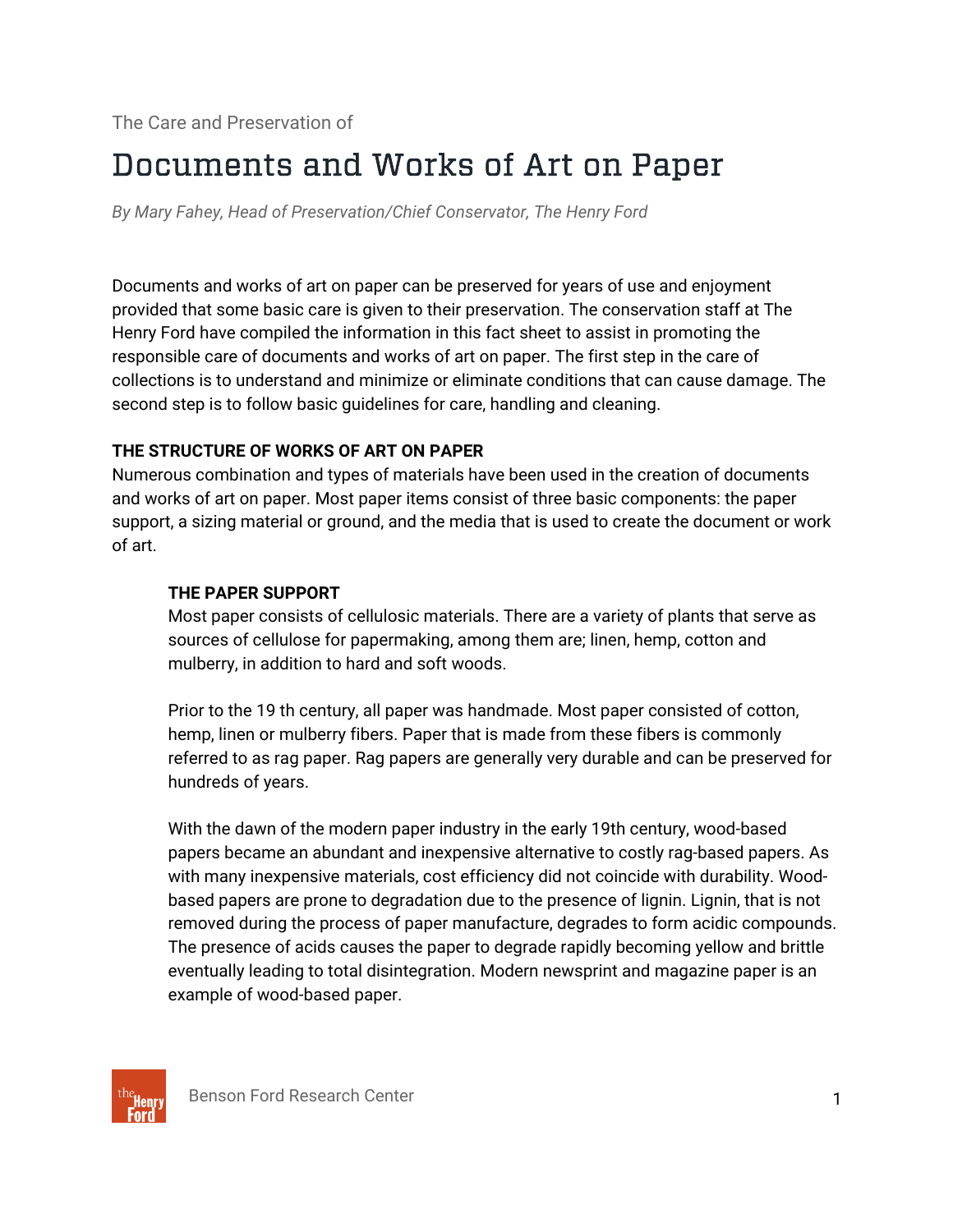## **SIZING AND GROUND MATERIALS**

Sizing refers to the application of adhesives such as gelatin, plant gums and starches to the surface of a sheet of paper. Unsized paper is highly porous and absorptive, thus it is unsuitable for use with media such as ink and watercolor paints. Size is added to make the paper surface less absorptive in order to prevent the bleeding and blurring of media. Sizing is also added to give strength to the paper.

In the early 16 th century, alum (potassium aluminum sulfate) was introduced as an additive to gelatin size. The alum served as an effective hardening agent for the gelatin. Unfortunately, alum degrades to form sulfuric acid, which leads to the eventual degradation of the paper support.

Certain processes such as printmaking and silverpoint drawing require the use of paper having an extremely smooth surface. A ground layer consisting of clay, chalk or pigmented materials that are held together by an adhesive, can be applied to the paper to give the required smoothness for these processes.

# **MEDIA**

Media refers to the materials that have been used to create the work of art itself. Some commonly used media include watercolor paints, pencil, chalk, pastels and conte crayons.

# **FACTORS THAT CAUSE DAMAGE**

There are a variety of factors that contribute to the degradation of works of art on paper. These include careless handling, poor environment, inappropriate storage, exhibition and framing, inherent vice and improper cleaning and conservation.

# **CARELESS HANDLING**

Careless handling is by far the most prevalent cause of damage to paper objects. It can lead to tears, wear, loss of the image, creases and staining. The following guidelines are included to assist in the prevention of damage that can occur during handling.

- In order to prevent damage that can be caused by salts and oils from human hands, clean white cotton gloves should always be worn when handling a document or work of art. Oils and salt can cause damage in the form of staining and can also transfer dirt to the paper surface. Cotton gloves can be purchased from conservation suppliers (see supply list). If gloves are not available, care should be taken to ensure that hands are washed and dried frequently when handling paper.
- All workspaces and tabletops should be neat and free of dirt.



Benson Ford Research Center 2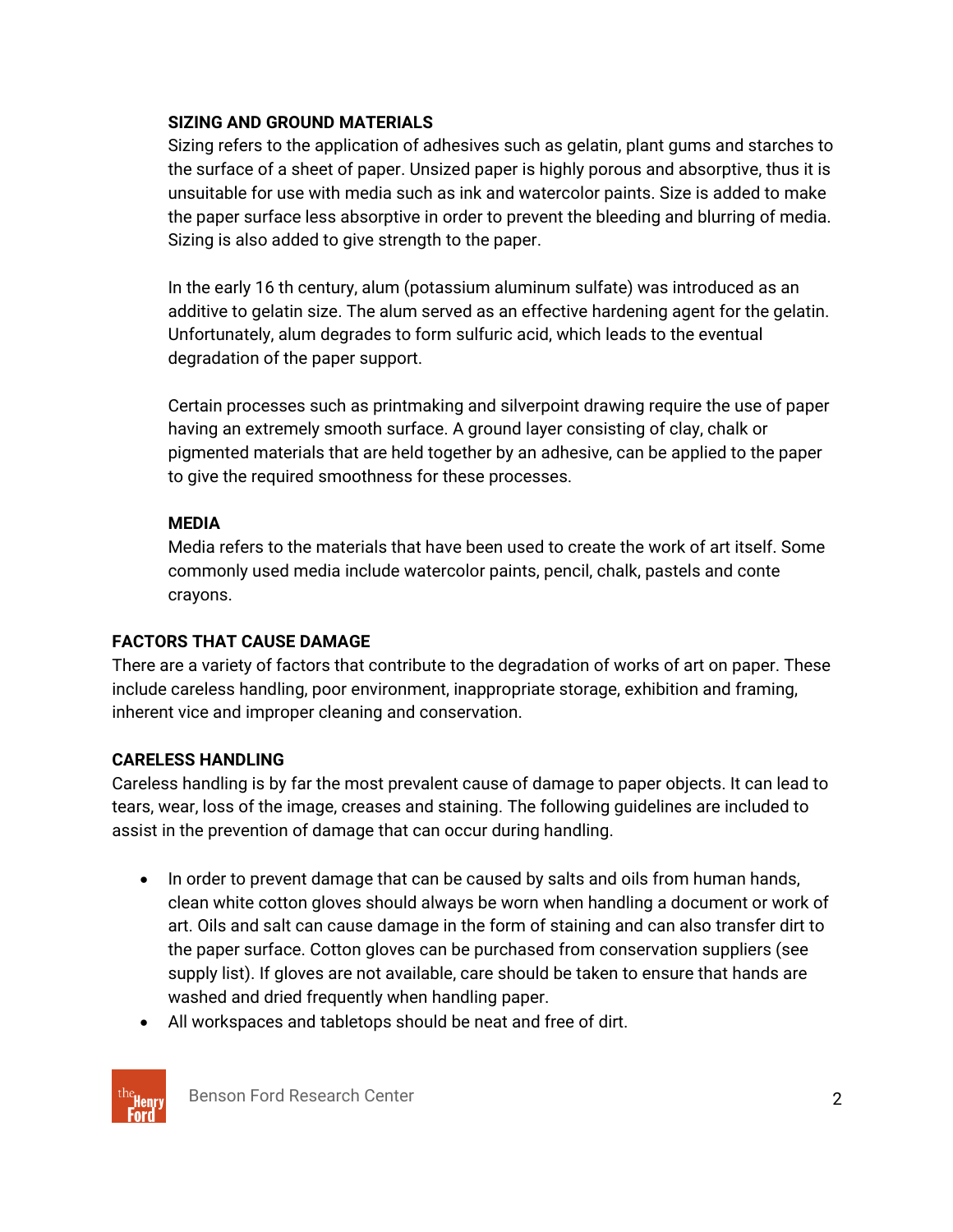- When moving a paper object, always support it from below. The safest method for moving a document or artwork is to slide a piece of stiff paper or matboard underneath the art so that the matboard, not the object, is handled. This is particularly necessary when handling brittle paper items that cannot support their own weight. Never lift a piece of paper by its edges, particularly if there are any tears present.
- Stacked, paper objects should never be dragged, or slide, across each other. This can cause abrasion or smudging of their surfaces. It is preferable to lift them up one at a time.
- Never eat, smoke or drink in the vicinity of documents or works of art. Accidents can lead to irreparable staining or burns.
- Stains can also be caused by ink pens and markers. It is a good rule to use only pencils when working on, or around, documents and works of art. Never write on artwork with a marker or pen. It can bleed through to the other side or can complicate future conservation work.
- Paper clips, binder clips and post-it notes should not be used on documents or works of art. Metallic clips can corrode and leave rust stains on the paper surface. Post-it notes can damage the image or paper surface.

# **ENVIRONMENT**

The overall environment conditions under which documents and works of art are stored and displayed can have a great effect upon their longevity. Factors that can lead to damage include: pollution, pests and inappropriate temperature and relative humidity levels.

**POLLUTION** - The fading of dyes and pigments, and the overall degradation of paper, can be caused by a variety of pollutants. Common pollutants include sulfuric acid, nitric acid, ozone and formaldehyde. These chemicals can originate either from the outside air or from materials in the environment. Wood and leather are common sources of acid, as are some rubber and plastic materials.

Air filtration is the most effective way to minimize damage due to pollution. If air filtration is not feasible, proper framing and storage can help to prolong the life of paper objects.

Measures should also be taken to eliminate storage or display of paper in the vicinity of materials that emit hazardous gases (see proper storage and display).

**PESTS** - There are a variety of insects that can damage paper artifacts. The primary insects that pose a threat to paper are silverfish, firebrats and the book louse.

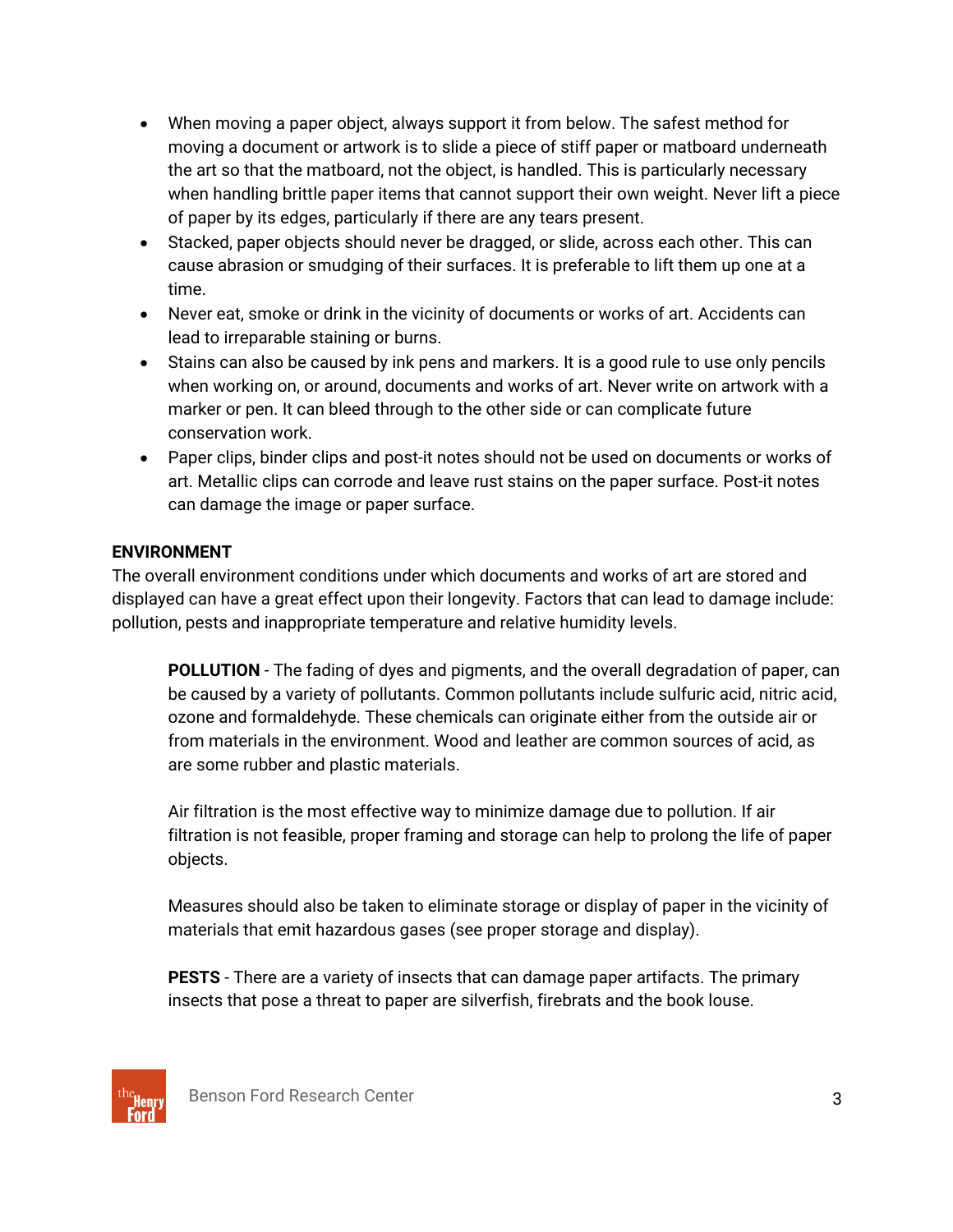Silverfish - Silverfish feed on mold and starchy materials that are found on paper. Silverfish are small gray insects (approximately 12mm in length). They have a scaly appearance. Silverfish are generally found in dark, cool and moist environments such as basements. Evidence of silverfish damage is visible as an abraded, rough surface on paper materials.

Firebrat - The firebrat is similar in appearance to the silverfish; however, it is somewhat darker in color. Like silverfish, firebrats also feed on mold and starchy materials. The major difference being that firebrats prefer warm, moist and dark environments.

Book Louse - The book louse is generally found in heated buildings. They feed on mold spores that are found on paper and cardboard. Direct feeding by these insects does not cause visible damage to paper; however, their squashed bodies can cause staining. Book louse prefer high humidity levels (above 60%) and they reproduce at warm temperatures above 25 ° C.

Pest Prevention - In general, good housekeeping is the best method of deterrence. Regular inspections of stored artwork, provides the cheapest and safest method of safeguarding paper collections. Screening on windows and doors will aid in keeping out larger pests. In addition, fresh flowers and plants should be inspected before being brought into the home. When infestations are suspected, sticky insect traps can be placed under cabinets and cupboards. These traps do not poison insects, but they do aid in assessing the numbers and types of insects that are present.

The maintenance of moderately low humidity levels that are unfavorable for insects is advisable. In general, insecticides should not be used on, or in the vicinity of, documents and works of art on paper. Insecticides can cause the fading and discoloration of works of art. If you do find an infested item, place it in a sealed plastic bag and contact a professional conservator immediately.

**TEMPERATURE AND RELATIVE HUMIDITY** - Fluctuations and extremes in temperature and humidity levels can have a detrimental effect upon the preservation of documents and works of art on paper.

Temperature and humidity are interrelated. In temperate climates, heated buildings generally have very low relative humidity levels in winter. Conversely, humidity levels are high in the summer months.

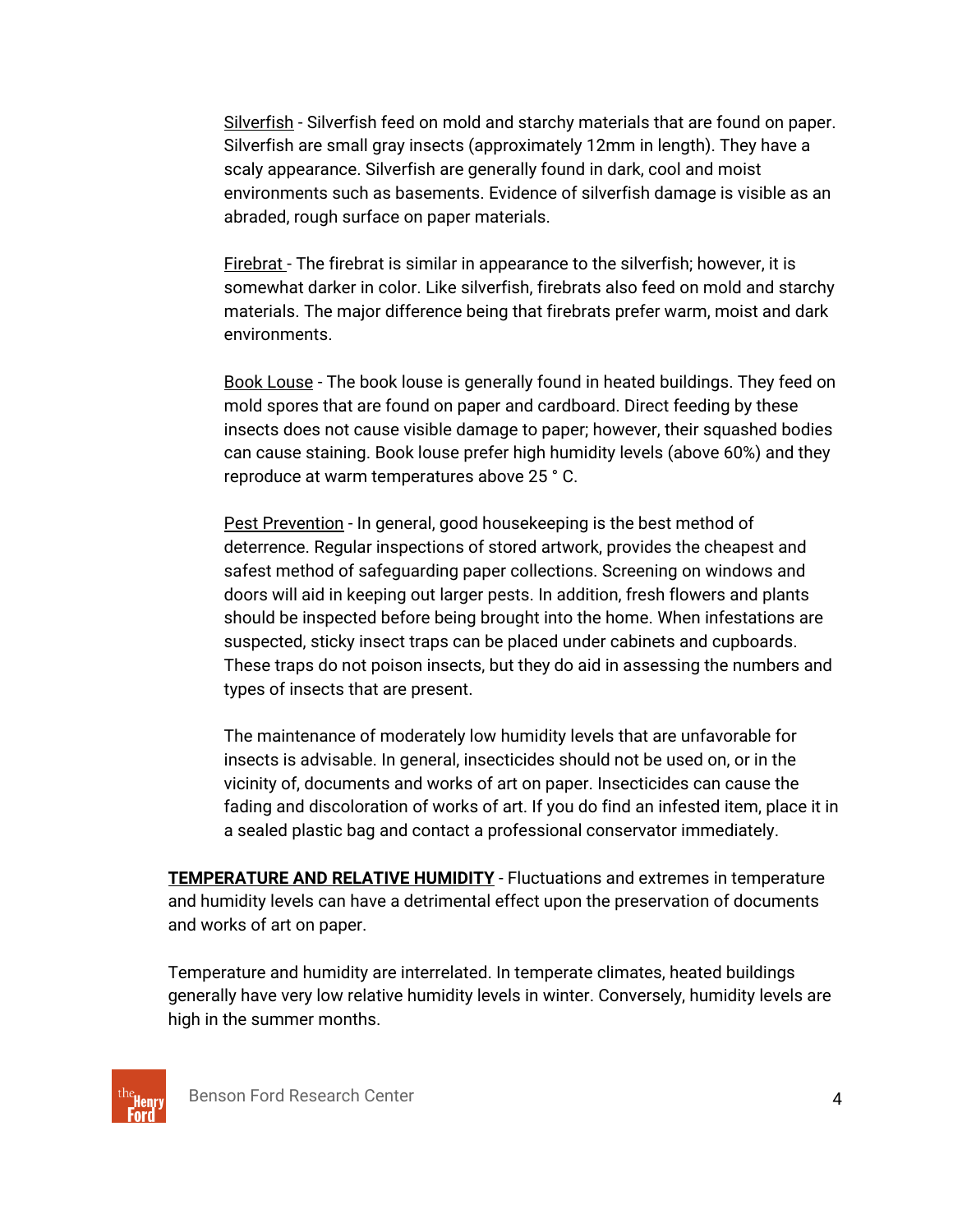Low humidity levels can cause the drying out and embrittlement of paper materials. Conversely, high humidity levels can cause swelling of paper materials. This swelling and expansion of paper leads to planar distortions. In extreme cases, high humidity levels (above 60%) lead to mold growth. For these reasons, storage in damp basements should be avoided.

By far, the greatest damage is caused by rapid fluctuations in relative humidity and temperature. This is particularly a problem with paper objects that are constrained by wooden stretchers or backings. Since wood and paper absorb moisture and expand at different rates, uneven expansion of constrained paper can lead to the formation of tears.

Ideally, cool storage is desirable for paper, however, in the home it is not practical. In order to avoid extremes in temperature and humidity, paper objects should be kept away from heat sources such as furnace vents, fireplaces, warm lights and direct sunlight. Acceptable temperature and humidity levels for the storage and display of paper materials are as follows:

| Winter Temperature 15-20 °C |                     |
|-----------------------------|---------------------|
| <b>Relative Humidity</b>    | $35\% - 50\%$       |
| <b>Summer Temperature</b>   | $20-25$ $\degree$ C |
| <b>Relative Humidity</b>    | 50%-55%             |

Inexpensive temperature and humidity sensors can be purchased from University Products Inc.(see suppliers).

**LIGHT** - Another major cause of damage to paper is exposure to high light levels. Exposure to light leads to fading of media, discoloration of paper and embrittlement due to heating.

The most damaging portion of natural and artificial light is Ultra Violet. Ultra Violet is the invisible high-energy portion of light. It is the same energy that has been proven to damage eyes and skin. Ultra Violet filtering for windows and picture frames is commercially available and can significantly reduce the damaging effects of Ultra Violet.

In addition to damage resulting from exposure to Ultra Violet, visible light can also damage documents and works of art. The recommended light levels for display of paper materials in museums is very low. 50 LUX is the level of light that is recommended for

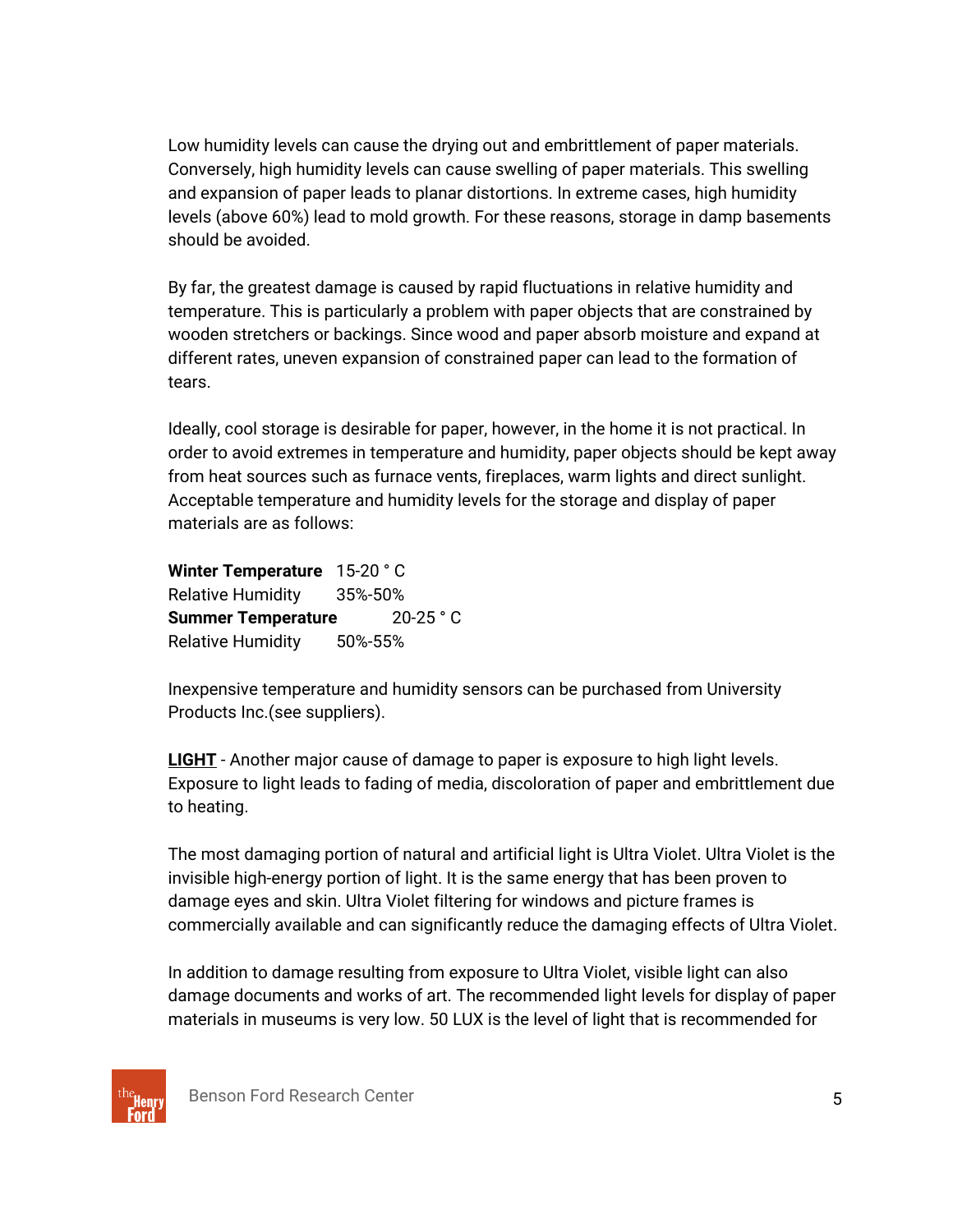short periods of time (6 months). Watercolors, magazines and newsprint papers are among the most susceptible to light damage and should be displayed in dim areas, free from bright light sources. Media such as charcoal and black ink can tolerate somewhat higher exposure levels.

A camera light meter can be used to read visible light levels within your home (see CCI IIC NOTES 2/5). This method cannot be used to record Ultra Violet levels.

# **STORAGE, EXHIBITION AND FRAMING**

The proper storage and display of documents and works of art on paper can help to minimize many of the factors that can lead to degradation.

# **STORAGE**

Proper storage can aid in keeping paper clean and free from dust. Most documents and works of art can be stored in clear plastic (mylar) envelopes or in acid-free folders. The folders and envelopes should be housed in acid-free boxes for long term storage. Mylar envelopes and acid-free boxes can be purchased from conservation suppliers. Newsprint paper should be stored in folders or mylar sleeves that include a sheet of alkaline-buffered paper behind them to neutralize acids from the lignin-based papers.

Special care must be taken when storing pastel and charcoal drawings. The powdery surface of these works of art prohibits the use of folders. In addition, plastics such as mylar have a tendency to develop a static charge which attracts the charcoal and pastel. The buildup of static can result in the transfer of the charcoal and pastel to the mylar.

In order to provide safe storage of pastels and charcoal drawings, the use of window mats or individual boxes for each drawing is recommended. The drawings should be placed face up in an individual box. An alternative method, that saves space, is the use of a window mat (see CCI IIC Notes for an illustration of window mats).

All storage boxes, folders and tissue paper should be acid-free, lignin-free and have a neutral pH. Acid that is generated by poor quality wood-based cardboard boxes can cause the degradation of artworks stored within them.

Severely degraded paper should be stored with buffered boxes or folders that contain an alkaline reserve. Alkaline reserve buffers are chemicals that act as scavengers that absorb acids that are generated by the degraded paper. In general, buffered storage materials should not be used with watercolor paintings. The alkaline buffers can cause damage to some watercolor paints.

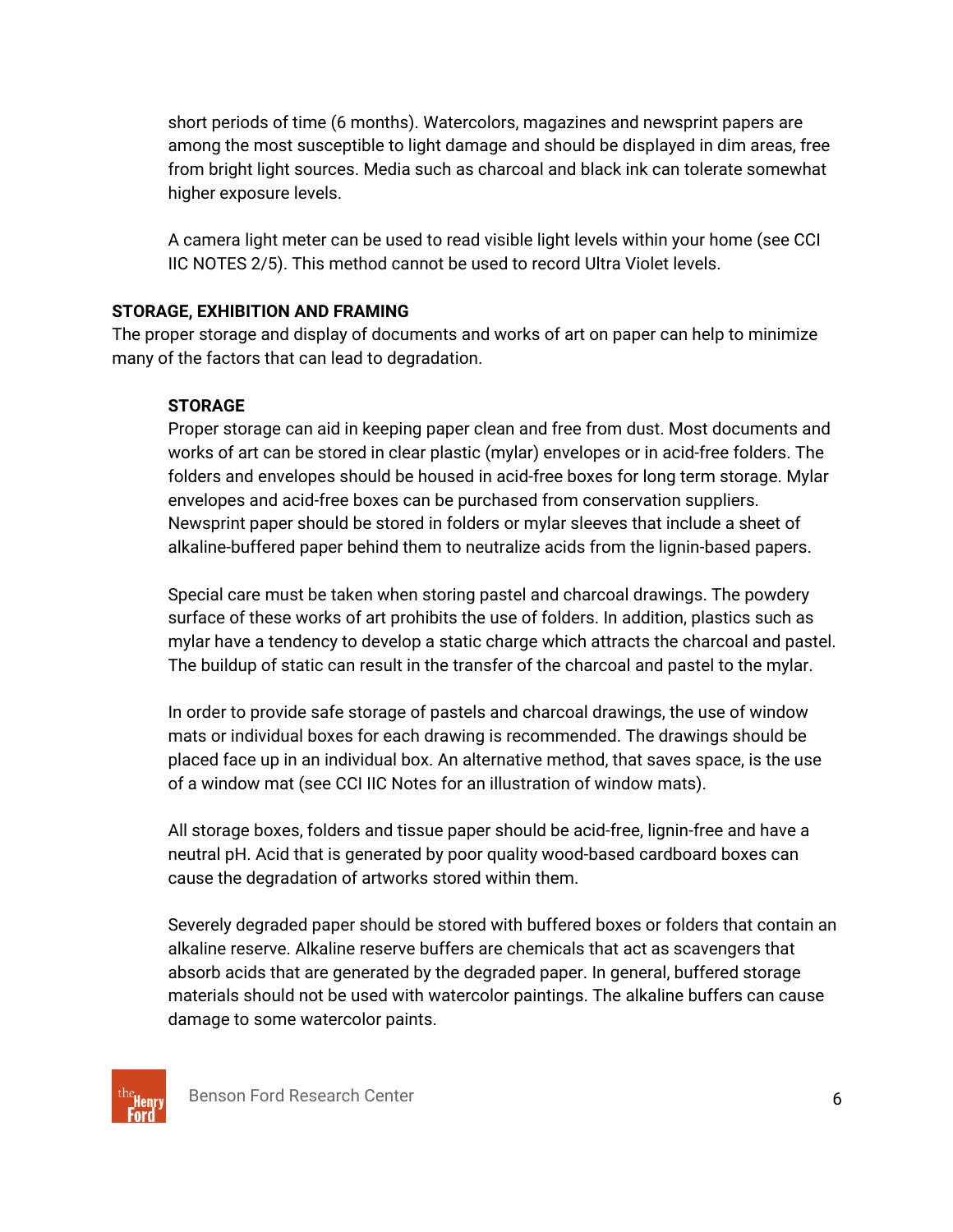The storage of paper with materials such as leather, plastic or metal should be avoided.

In general, good housekeeping is essential to the preservation of documents and artworks on paper. Routine inspection and cleaning of boxes and folders will aid in extending the life of collections.

# **DISPLAY**

The display of paper objects in the vicinity of fireplaces or air ducts should be avoided, since dirt and soot can be deposited on the paper. Fragile items, such as newspapers and magazines, should not be exhibited. However, the display of digital or color photocopies may offer a viable alternative to displaying the original.

# **MATTING AND FRAMING**

When framing documents and works of art on paper, high-quality, acid-free, lignin-free matboard is recommended. Paper objects should always be framed using a window mat. Window mats provide space between the surface of the paper and the glass of the frame. This method of framing prevents the paper from becoming stuck to the glass surface (see CCI IIC Notes 11/5 on Framing).

The document or artwork should be attached to the matboard using only acid-free paper hinges and high-quality adhesives. Staining can be caused by contact with acidic or other poor-quality materials such as scotch tape or rubber cement. The recommended adhesives for hinging paper are wheat starch paste, methyl cellulose and ready-made paper framing/hinging tape is available from University Products, Inc.

The use of Ultra Violet filtering glass and Plexiglas, in frames, can help to reduce damage from Ultra Violet light. Plexiglas, however, should not be used with pastels or charcoal drawings. Plexiglas has a tendency to build up static electricity, which can pull the pastel and charcoal off of the surface of the paper.

# **INHERENT VICE**

Some materials degrade at an exceptionally rapid rate due to their chemical composition. These materials are said to have "inherent vice". Two materials that fit into this category are woodbased papers and iron gall ink. Wood-pulp paper degrades due to the presence of lignin which forms acidic compounds as it degrades. Lignin-based paper is commonly used for magazines and newspapers that were produced after 1840. Iron gall ink is manufactured from a mixture of oak galls and ferrous sulfate. As the ink ages, it also emits sulfuric acid, which eventually

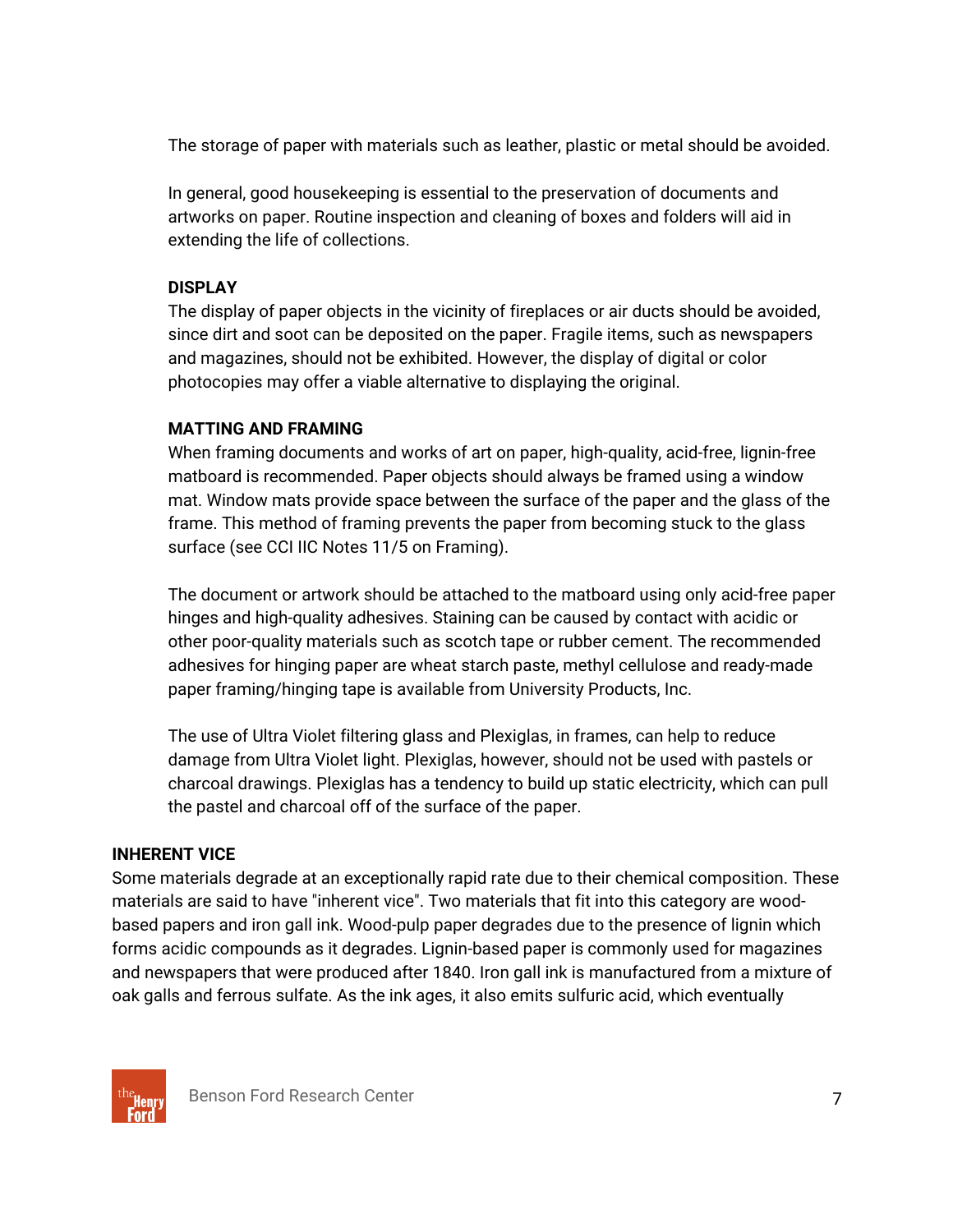destroys the underlying paper support. Due to their unstable nature, these materials may require the attention of a professional conservator.

# **REPAIR AND CLEANING**

In general, the cleaning, and repair, of paper materials should be carried out by a professional conservator. However, if you wish to carry out some surface cleaning, the following procedures should be cautiously followed.

# **SURFACE CLEANING**

Prints, watercolors and pencil drawings can be lightly dusted with a soft brush to remove surface dirt. Prior to dusting, the art should be inspected carefully to insure that there is no loose or powdery media that could be brushed away during cleaning.

Pastel, charcoal and conte drawings should never be dusted. The fragile surface of these drawings could be permanently damaged. A professional conservator should be hired for the cleaning of these types of works of art.

If brushing does not remove sufficient surface dirt, dry eraser pads, such as opaline and Skum-X, can be used. Again, this method of cleaning should only be used for stable images.

To clean with opaline or Skum-X, simply shake the powder onto the surface of the artwork and very gently rub it over the surface of the paper with your fingers. The powder should then be brushed off using a soft brush. Care should be taken to clean only the areas around the media, not the actual media.

Proceed with caution when cleaning. Over-cleaning can cause more damage than the dirt itself. Cleaning with water or solvents should only be carried out by a professional conservator.

# **MOLD REMOVAL**

Paper materials that have been stored in damp environments are highly susceptible to damage by mold growth. In situations where mold growth has occurred, the mold must be removed before it can cause permanent staining or contamination of other objects.

The safest method of mold removal for paper items is to brush the mold off of the surface of the artwork. Since mold spores can spread through the air and contaminate other objects. The Canadian Conservation Institute has devised an inexpensive method

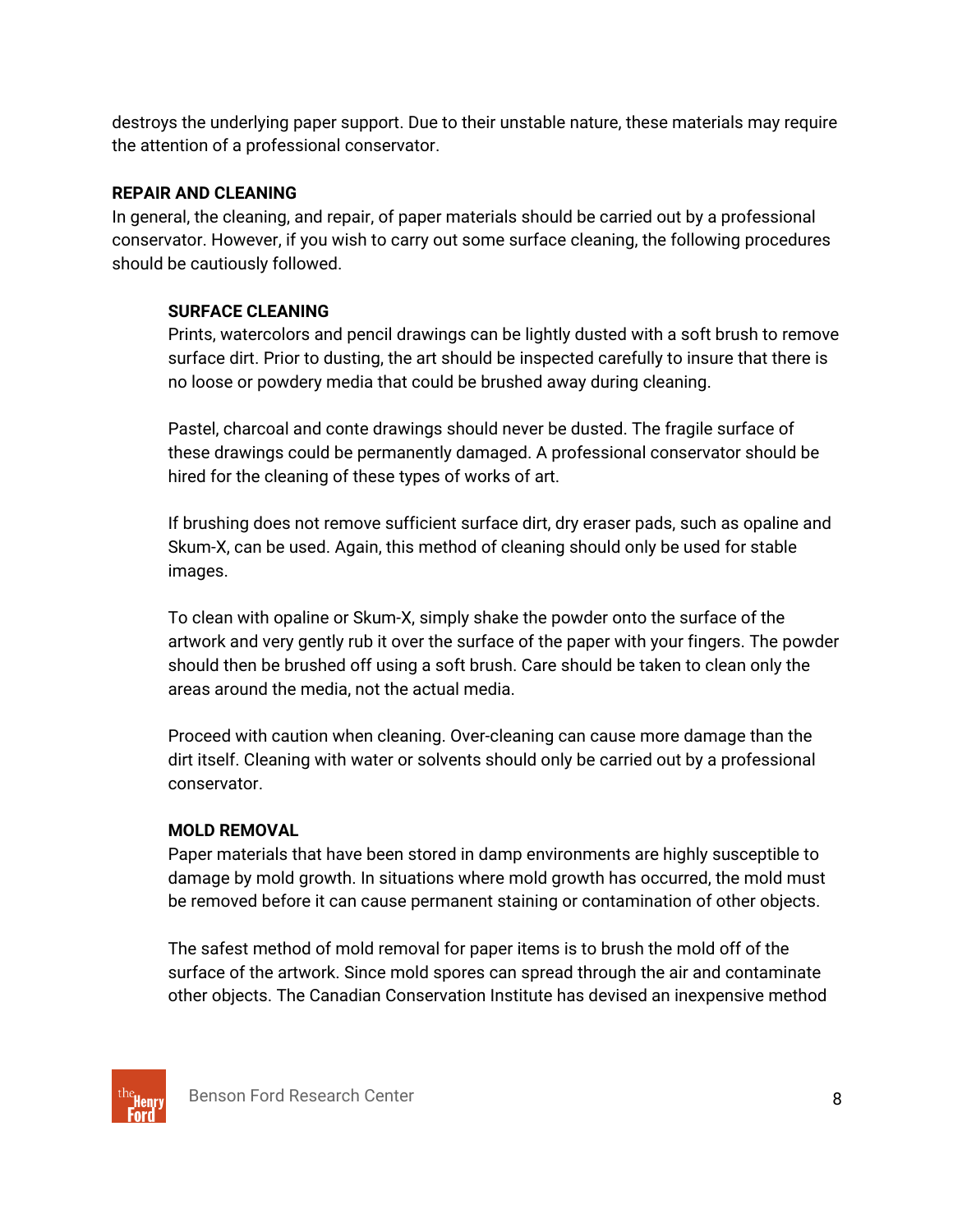of making a vacuum that can be used to trap mold in a glass vial containing water (see CCI IIC Sheet 18/2).

Since the vacuum has extremely low suction, the mold should be loosened by brushing with a small brush and vacuumed up.

If a low-suction water-vacuum cannot be constructed, an alternative method is to simply brush the mold off the surface of the paper. This must be carried out in an area where other paper and objects will not become contaminated. In the summertime, this could be carried out outdoors. Frequent cleaning of brushes is essential.

After mold removal, the artwork should be placed in a stable environment with moderately low humidity levels. The condition of the object should be monitored periodically.

# **BIBLIOGRAPHY**

## **GENERAL**

The Curatorial Care of Works of Art on Paper, Ann Clapp. Intermuseum Conservation Association, The Intermuseum Laboratory, Allen Art Building , Oberlin , Ohio 44074 .

How to Care for Works of Art on Paper, 2nd edition. Francis W. Dolloff and Roy L. Perkinson. Boston : Museum of Fine Arts , 1977.

The Care of Prints and Drawings. Margaret Holbein Ellis. Nashville : American Association for State and Local History, 1987.

Preservation and Conservation: Principles and Practices. Sharon Timmons, ed. Washington , DC : The Preservation Press, 1976.

A Guide to Collecting and Care of Original Prints. C. Zigrosser and C.M. Gaehde.

"The Unique Qualities of Paper as an Artifact in Conservation Treatment." Keiko Mizushima Keyes. The Paper Conservator, Volume 3. New York : Print Council of America , 1965.

Modern Art: The Restoration and Techniques of Modern Paper and Prints. The United Kingdom Institute of Conservation, 37 Upper Addison Gardens, Holland Park, London W148AJ.

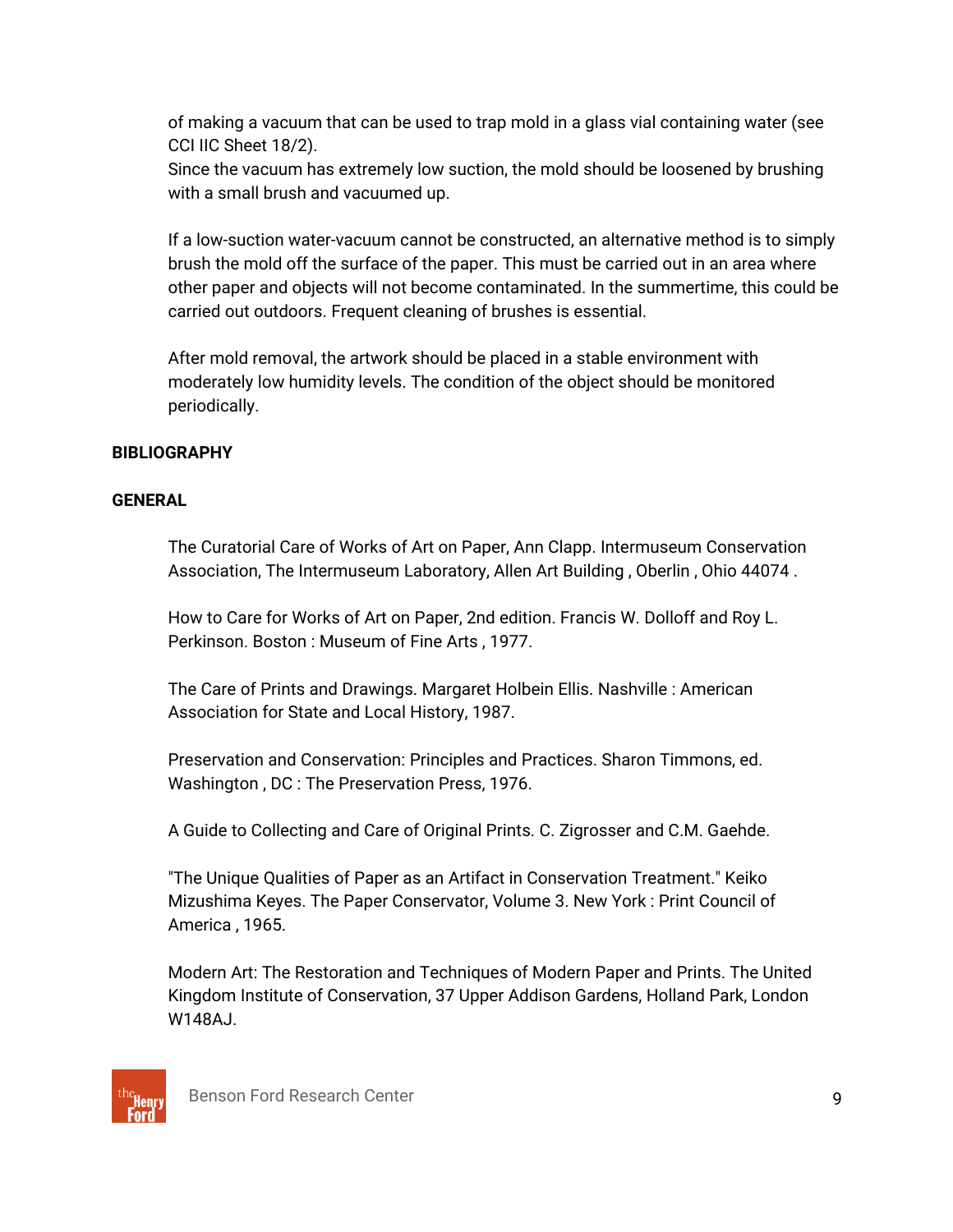Papermaking: The History and Technique of an Ancient Craft. New York : Knoft, 1967; reprinted. New York : Dover Publications, 1978.

American Institute for the Conservation of Historic and Artistic Works, Book and Paper Group, Annual Publications 1990, 1993.

"Conservation of Historic and Artistic Works on Paper." Proceedings of the Conference Symposium 1988, Sponsored by the Canadian Conservation Institute, Ottawa , Canada 1994.

Conservation and Exhibitions. Nathan Stolow. Butterworths, London , 1987.

Conservation and Restoration of Works of Art and Antiquities. Hermann Kuhn, Butterworths, London 1986.

#### **PEST CONTROL**

A Guide to Museum Pests. Zycherman and Schrock. Washington , DC : American Institute for the Conservation of Historic and Artistic Works, 1988.

Insects and Pests in Museums. David Pinniger. Archetype Publications, 1990.

## **STORAGE AND DISPLAY**

Canadian Conservation Institute, 1030 Innes, Ottawa Canada K1A 0C8, (613)998-3721 NOTES 2/5 Using a Camera to Measure Light Levels 11/2 Storing Works of Art on Paper 11/5 Matting Works of Art on Paper 18/2 Making a Mini Vacuum Cleaner

Matting and Hinging of Works of Art on Paper. M. Smith and M. Brown. Washington , DC : The Library of Congress Preservation Office, 1981.

Polyester Film Encapsulation. Preservation Office Services. Washington , DC : Library of Congress, 1980.

#### **SUPPLIERS**

(suppliers of framing supplies and temperature and humidity sensors)



Benson Ford Research Center 10 and 10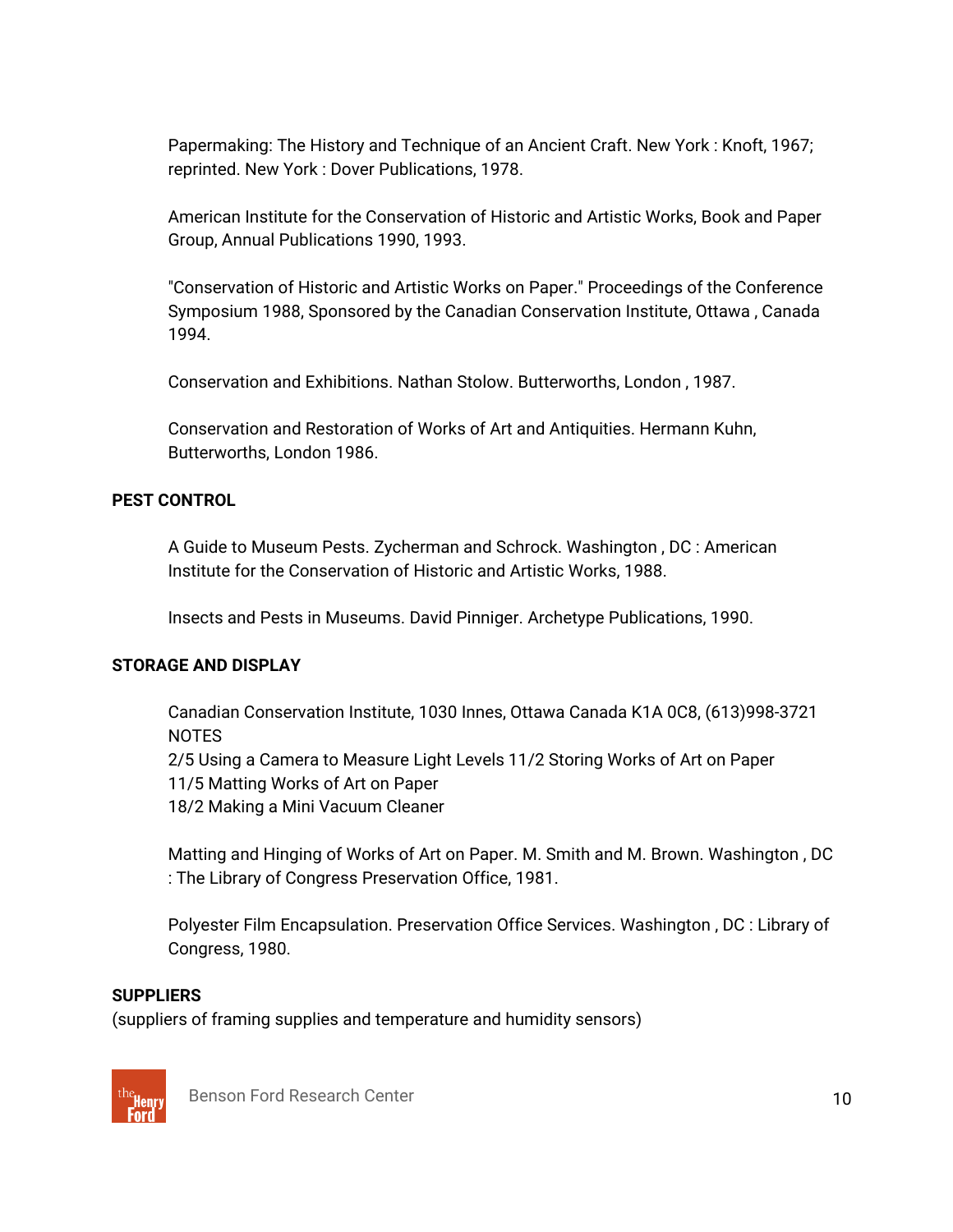University Products 517 Main Street PO Box 101 Holyoke , MA 800-762-1165 http://www.universityproducts.com

Talas 330 Morgan Ave Brooklyn, NY 11211 212-219-0770 212-219-0735 Fax www.talasonline.com

Archival Methods, LLC 235 Middle Road Henrietta , NY 14467 866-877-7050 toll-free 585-334-7067 Fax www.archivalmethods.com

#### **REFERENCES**

For a listing of conservators in your area, please contact:

The American Institute for Conservation of Historic & Artistic Works 1717 K Street NW Suite 301 Washington, DC 20006 202-452-9545 http://aic.stanford.edu/guide/form.html

Last updated: July 30, 2002

Note: The in-house conservation staff at The Henry Ford has developed these Preservation Fact Sheets to assist in caring for your historical materials. These fact sheets provide basic information on the care, cleaning, and handling of a particular type of artifact, referral information to other conservation organizations, and a bibliography of authoritative works. Individuals may also arrange for a private consultation with a conservator. For more



Benson Ford Research Center 11 and 12 and 12 and 12 and 12 and 12 and 12 and 12 and 12 and 12 and 12 and 12 and 12 and 12 and 12 and 12 and 12 and 12 and 12 and 12 and 12 and 12 and 12 and 12 and 12 and 12 and 12 and 12 an